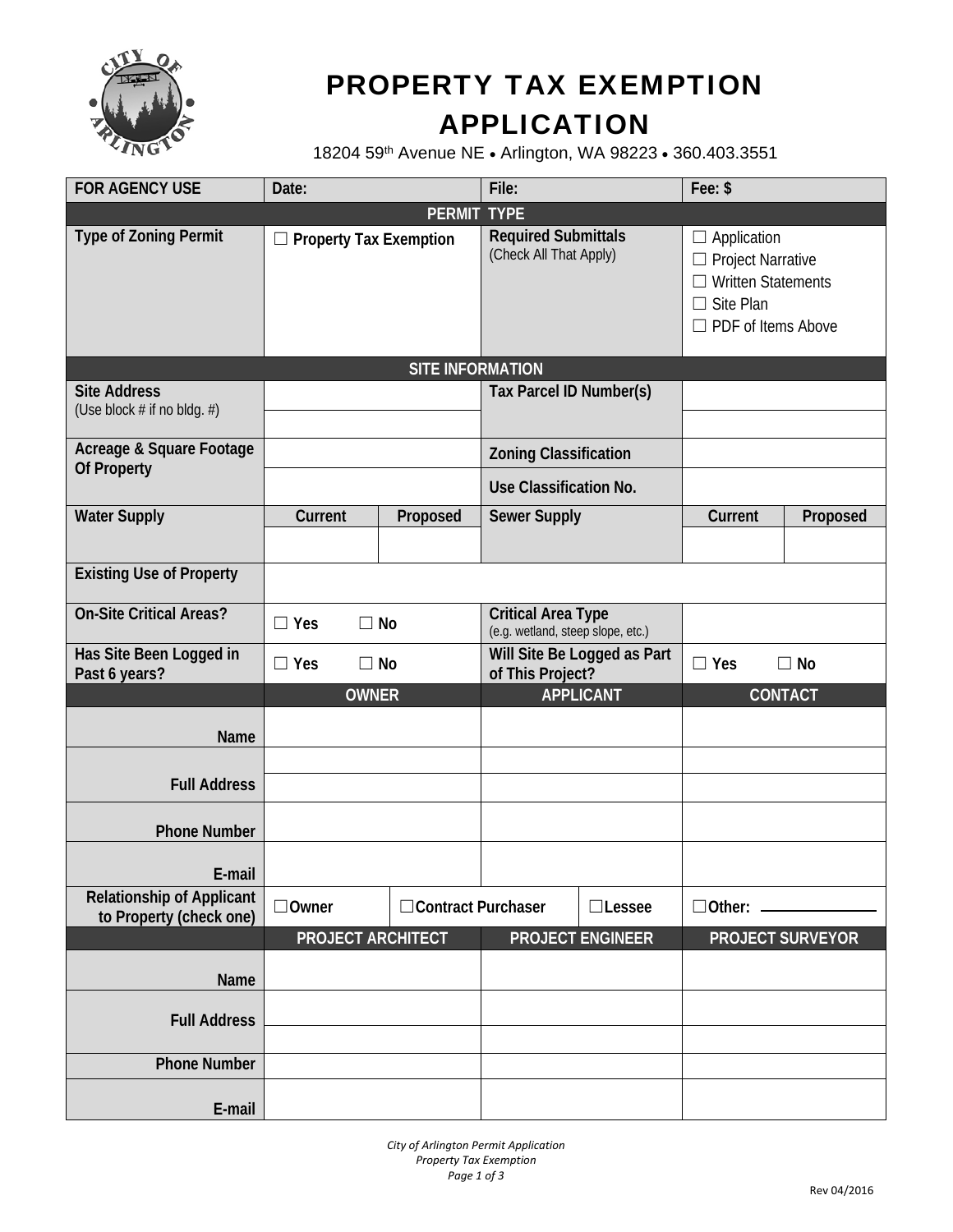| <b>PROGRAM SELECTION CRITERIA</b>                                                                                                            |                                                                                                                                                                                                                                               |  |  |  |  |
|----------------------------------------------------------------------------------------------------------------------------------------------|-----------------------------------------------------------------------------------------------------------------------------------------------------------------------------------------------------------------------------------------------|--|--|--|--|
| □                                                                                                                                            | The new construction of the industrial/manufacturing facility must be located on lands zoned for industrial and/or<br>manufacturing uses and be within the designated target areas.                                                           |  |  |  |  |
| $\Box$                                                                                                                                       | The new construction of the industrial/manufacturing facility must meet all construction and development regulations of<br>the city.                                                                                                          |  |  |  |  |
| $\Box$                                                                                                                                       | The new construction of the industrial/manufacturing facility must be completed within three (3) years from the date of<br>approval of the application.                                                                                       |  |  |  |  |
| <b>WRITTEN STATEMENT OF THE FOLLOWING:</b>                                                                                                   |                                                                                                                                                                                                                                               |  |  |  |  |
| $\Box$                                                                                                                                       | The expected number of new family living wage jobs to be created                                                                                                                                                                              |  |  |  |  |
| □                                                                                                                                            | The applicant is aware of the potential tax liability involved when the property ceases to be eligible for the incentive                                                                                                                      |  |  |  |  |
| □                                                                                                                                            | The applicant would not have built within the target area without the availability of the tax exemption program                                                                                                                               |  |  |  |  |
| $\Box$                                                                                                                                       | The applicant must verify the application under oath or affirmation                                                                                                                                                                           |  |  |  |  |
| <b>ACKNOWLEDGEMENTS</b>                                                                                                                      |                                                                                                                                                                                                                                               |  |  |  |  |
| $\Box$                                                                                                                                       | This application serves as a contract between the applicant and the city, under which the applicant has agreed to the<br>implementation of the development on terms and conditions satisfactory to the city                                   |  |  |  |  |
| □                                                                                                                                            | The application may be modified prior to the final approval by the city                                                                                                                                                                       |  |  |  |  |
| П                                                                                                                                            | Family living wage jobs = $$18.00/hour minimum$                                                                                                                                                                                               |  |  |  |  |
| APPLICATION APPROVAL PROCESS                                                                                                                 |                                                                                                                                                                                                                                               |  |  |  |  |
|                                                                                                                                              | The proposed application will be approved based on the information collected from the Program Selection Criteria<br>1.                                                                                                                        |  |  |  |  |
|                                                                                                                                              | Verification and affirmation that a minimum of twenty-five new family living wage jobs will be created on the subject<br>2.<br>site as a result of the new construction of the industrial/manufacturing facility within one year of occupancy |  |  |  |  |
| 3.<br>The proposed project will be in conformance with all local plans and regulations that apply at the time the application<br>is approved |                                                                                                                                                                                                                                               |  |  |  |  |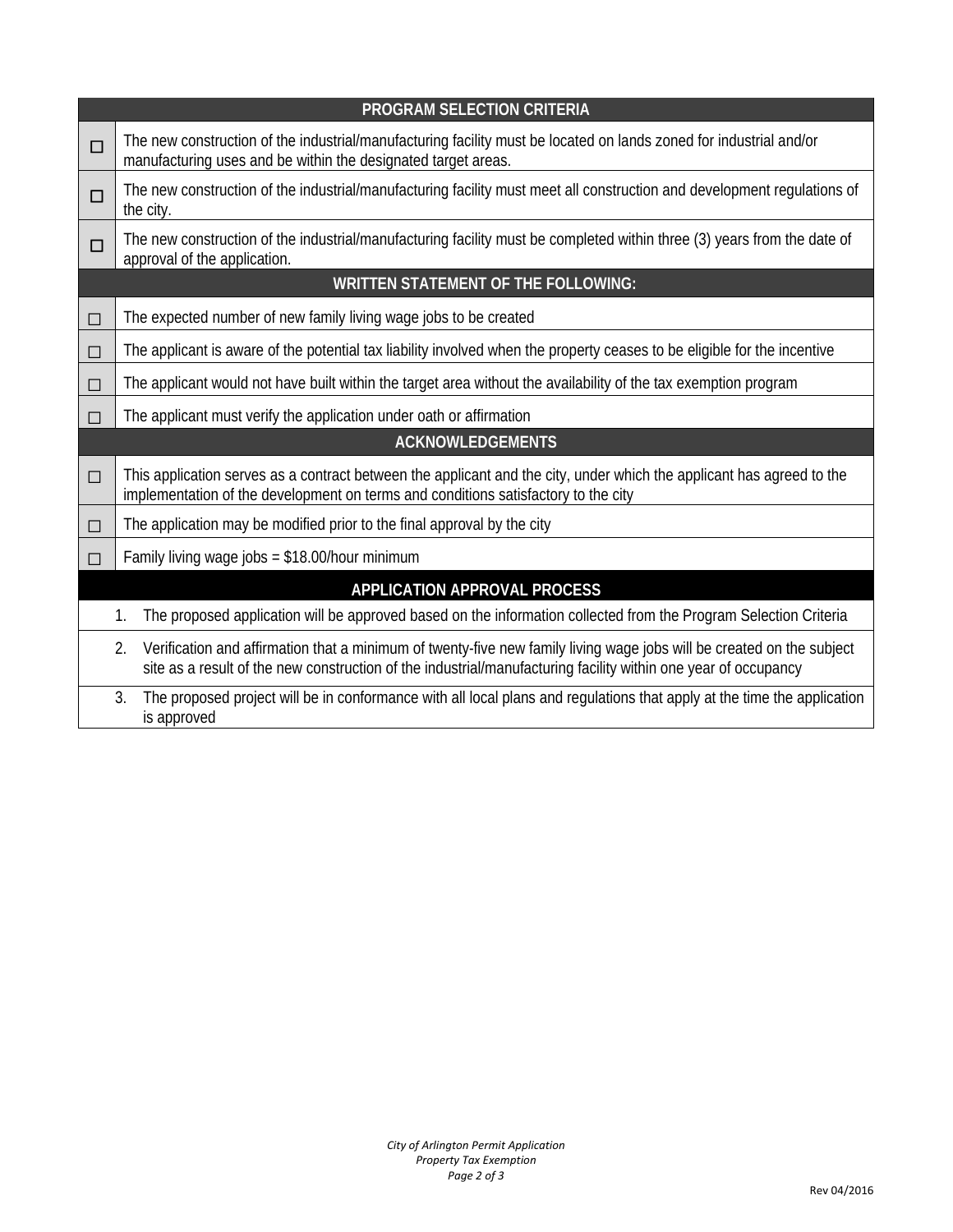### **APPLICANT CERTIFICATION**

I certify that I am the Owner or Owner's authorized agent. If acting as an authorized agent, I further certify that I am authorized to act as the Owners agent regarding the property at the above referenced address for the purpose of filing applications for permits or review under the Arlington Municipal Code and I have full power and authority to perform on behalf of the Owner all acts required to enable the City to process and review such applications.

I do hereby declare under penalty of perjury under the laws of the state of Washington that I have familiarized myself with the rules and regulations with respect to preparing and filing this application and that the statements and information submitted herewith are in all respects true and correct to the best of my knowledge and belief.

DATED AT **DATED** AT **EXECUTE:** THE STATE OF A MASHING AND THE STATE OF A MASHING ON this date:

Applicant's Signature:

## **REAL PROPERTY OWNER CERTIFICATION**

I do hereby declare under penalty of perjury under the laws of the state of Washington that I am the owner of the subject property or an officer/member of the entity owning the subject property, that it is my desire to seek the subject land use permit, and that I will abide by any requirements and conditions that may be part of the approval of this request. I also hereby grant permission for City employees, agents of the City and/or other agency officials to enter the subject property, if necessary, for the purpose of site inspections.

DATED AT **SECUTE AT A REPORT AT A REPORT OF A REPORT OF A REPORT OF A REPORT OF A REPORT OF A REPORT OF A REPORT OF A REPORT OF A REPORT OF A REPORT OF A REPORT OF A REPORT OF A REPORT OF A REPORT OF A REPORT OF A REPORT O** 

Owner's Signature:

All other property owners of the subject property must also sign below (attach additional sheets if necessary):

| 1) | Name:    | Signature:                                        |  |
|----|----------|---------------------------------------------------|--|
|    | Address: | Phone:                                            |  |
| 2) | Name:    | <u> 1989 - Andrea State Barbara, amerikan per</u> |  |
|    | Address: | Phone:                                            |  |
| 3) | Name:    | Signature:                                        |  |
|    | Address: | Phone:                                            |  |

*City of Arlington Permit Application Property Tax Exemption Page 3 of 3*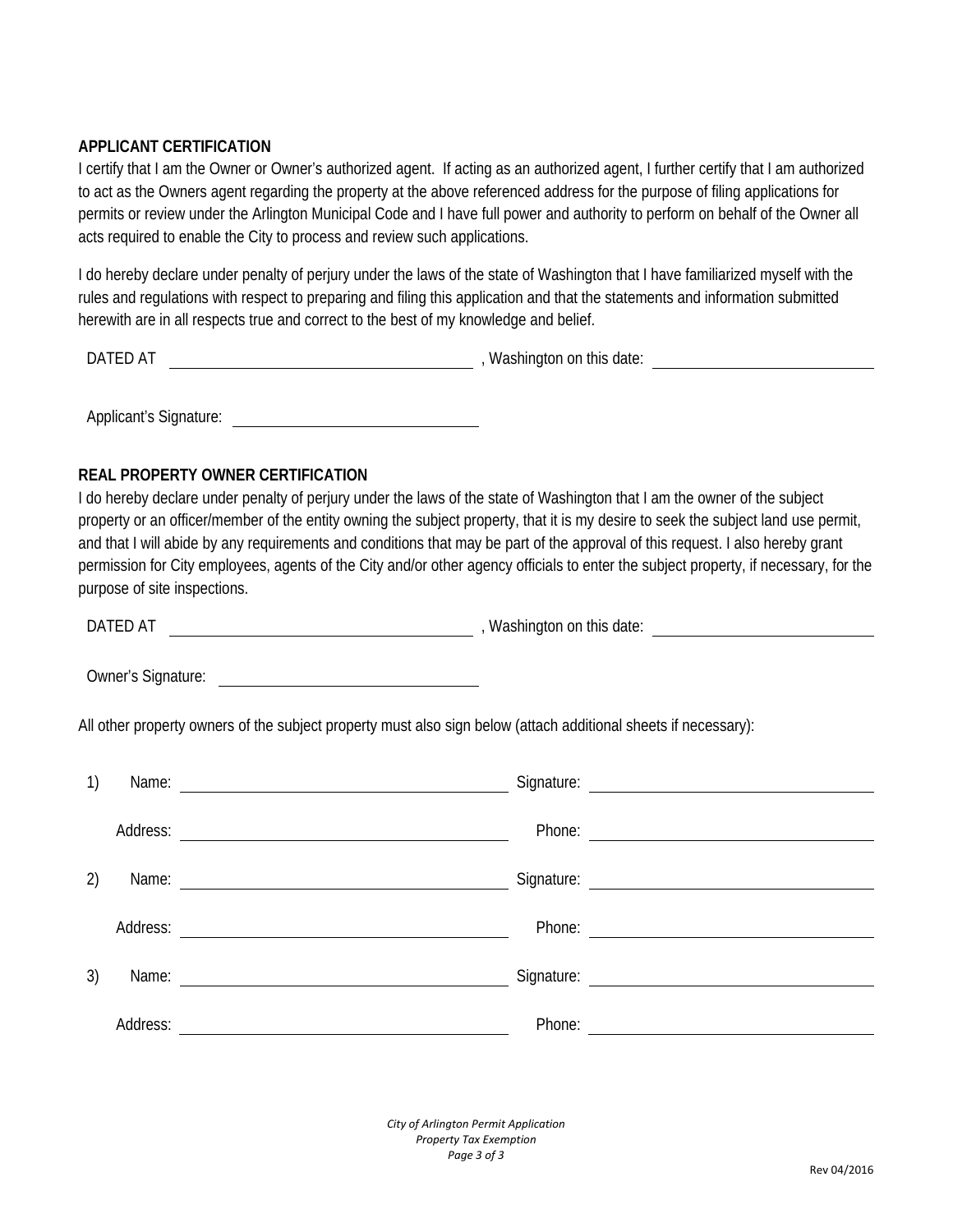# **Development** Community & Economic

PLANNING & LAND USE DIVISION



Chris Young, Director 18204 59 Avenue NE 360-403-3551

Property Tax Exemption Process – ESB 5761

- 1. Application for Property Tax Exemption \$500.00 + County Fee a. Program Selection Criteria
	- Zoned for Manufacturing/Industrial
	- Must meet all other applicable development criteria
	- New construction must be completed within 3 years of NOCA
	- b. Written Statement Requirements
		- The expected number of new family living wage jobs<sup>1</sup> created (25 minimum)
		- Awareness of potential tax liability for loss of eligibility
		- Applicant chose to build due to tax exemption
		- Written Statement verified under oath or affirmation
	- c. Acknowledgments
		- The Application serves as a contract between the city and the applicant
		- Family living wage jobs = \$18.00/hour minimum
	- d. Approval Process
		- Application will be reviewed and approved based on the information obtained from the Program Selection Criteria
		- Receipt of affirmation of Written Statement Requirements

2. Application must be approved or denied within 90-days after receipt

- 3. Issue Conditional Certificate of Acceptance of Tax Exemption
- 4. Certificate of Occupancy Requirements

a. Owner to file a statement that the new construction/facility qualifies the property for a partial tax exemption

b. Statement of the new family living wage jobs to be offered as a result of the new construction of the manufacturing/industrial facility

c. Statement that the work has been completed within 3 years of the conditional certificate of tax exemption

5. Staff to verify compliance with the C of O requirements

6. Staff files the Certificate of Tax Exemption with the County Assessor within 10-days.

7. Owner to file Annual Reports to the City within 30-day anniversary

<sup>1</sup> Family Living Wage Jobs is considered \$18.00/hour minimum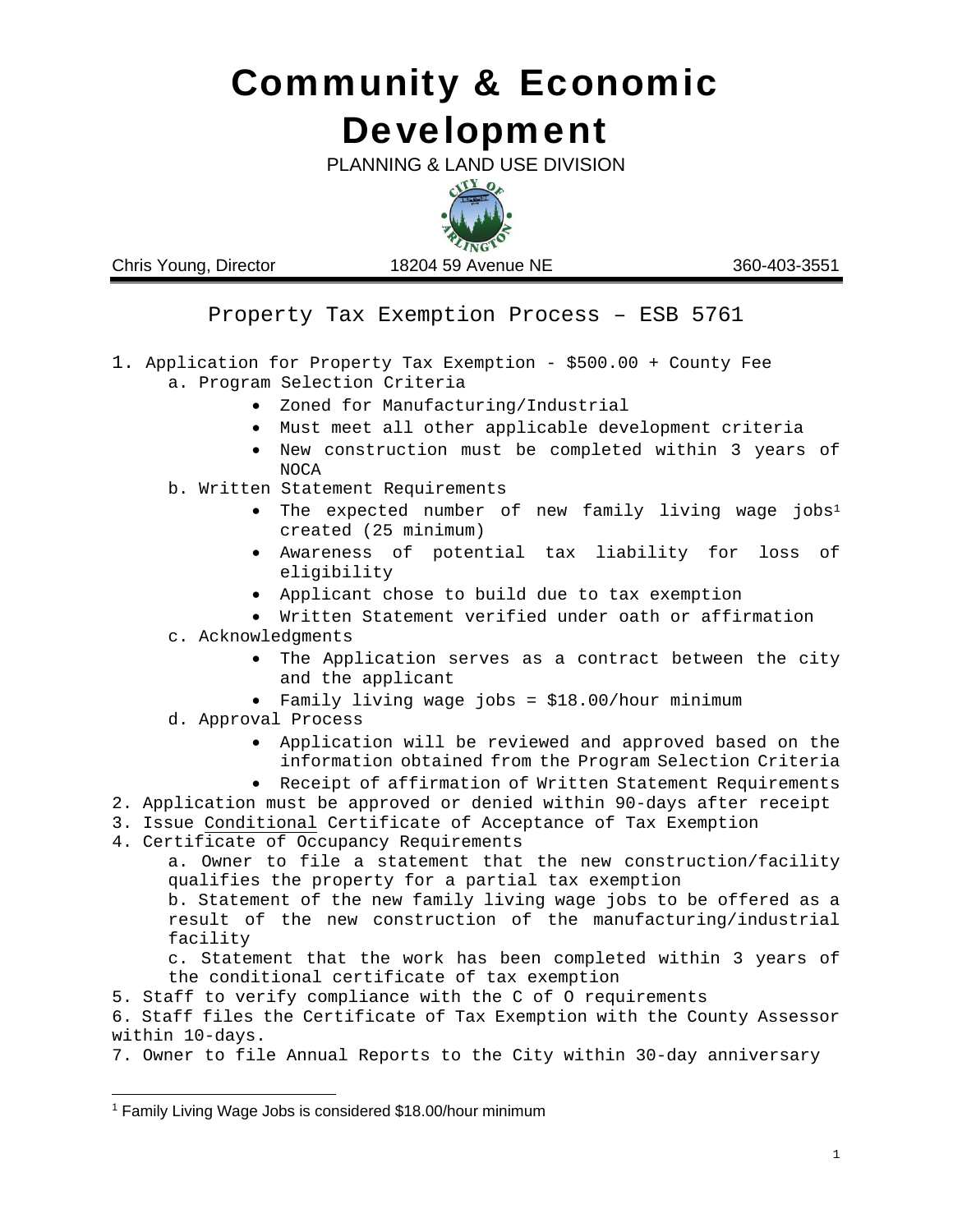a. Statement of current family living wage jobs

b. Certification that the property has not changed use

c. A description of any changes since the issuance of the Tax Exemption Certificate

d. Any additional information requested by the city

8. City must file an annual report<sup>2</sup> to the Department of Commerce. The report must include;

a. The number of Tax Exemption Certificates granted

b. The total number and type of new manufacturing/industrial facilities constructed

c. The number of family living wage jobs resulting from the new facilities

d. The value of the tax exemption for each project receiving a Tax Exemption and the total value of tax exemptions granted

9. Owner Discontinues or Opts out

- a. Owner must notify the County Assessor within 60-days
- b. County cancels Tax Exemption Certificate
- c. Additional property tax will be imposed plus a penalty of 20%
- d. The additional tax must include interest

e. The additional tax owed together with the interest and penalty becomes a lien on the property

f. City notifies the owner, via certified return receipt, the decision to terminate the tax exemption

g. The County Assessor must make a valuation of the property and correct the tax rolls. If there has been a failure to comply with the ordinance and chapter, the property must be listed as an omitted assessment for assessment years beginning January  $1^{st}$  of the calendar year in which the noncompliance first occurred, but the listing as an omitted assessment may not be for a period more than three calendar years preceding the year in which the failure to comply was discovered.

### **Chapter 84.25 RCW**

#### **TARGETED URBAN AREAS—EXEMPTION**

 <sup>2</sup> By December 31<sup>st</sup> of each year